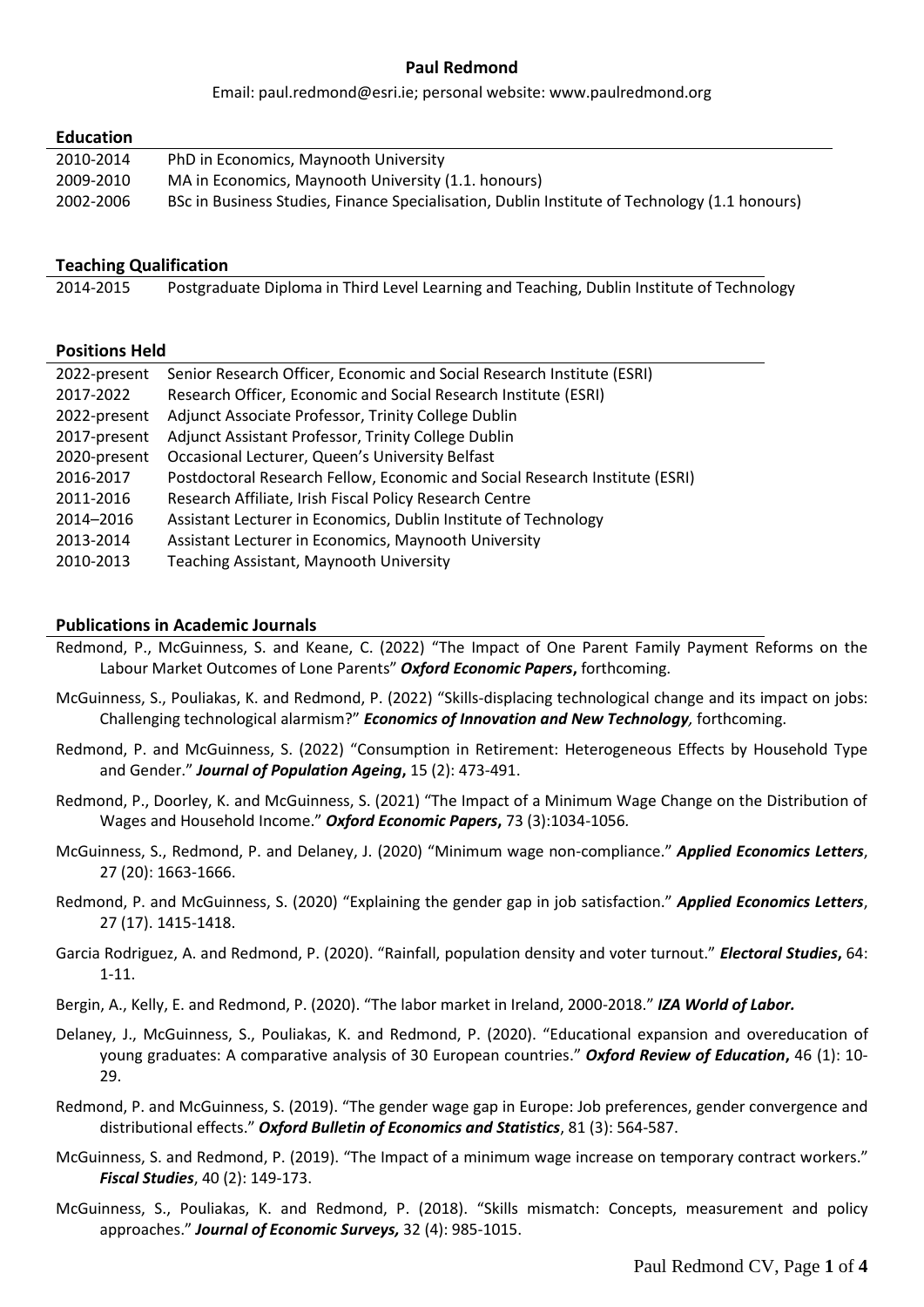Redmond, P. and McGuinness, S. (2018). "Assessing the impact of the minimum wage in Ireland." *CESifo Dice Report*.

- Redmond, P. (2017). "Incumbent-challenger and open-seat elections in a spatial model of political competition." *Public Choice,* 170 (1-2): 79-97.
- Redmond, P. and Regan, J. (2015). "Incumbency advantage in a proportional electoral system: A regression discontinuity analysis of Irish elections." *European Journal of Political Economy,* 38: 244-256.
- Pastine, I., Pastine, T. and Redmond, P. (2015). "Incumbent-quality advantage and counterfactual electoral stagnation in the U.S. Senate." *Politics,* 35 (1): 32-45.

### **Policy Reports / Book Chapters**

- Redmond, P. and McGuinness, S. (2022). "Heterogeneous effects of a minimum wage increase on hours worked." Economic and Social Research Institute, Dublin.
- Redmond, P, Maitre, B. and McGuinness, S. (2021). "A comparative assessment of minimum wage employment in Europe." Economic and Social Research Institute, Dublin.
- Redmond, P and McGuinness, S. (2021). "The impact of the 2016 minimum wage increase on average labour costs, hours worked and employment in Irish firms." Economic and Social Research Institute, Dublin.
- Walsh, B., Redmond, P. and Roantree, B. (2020). "Differences in risk of severe outcomes from Covid-19 across occupations in Ireland." Economic and Social Research Institute, Dublin.
- Redmond, P. and McGuinness, S. (2020). "Assessing the employment impact of technological change and automation: The role of employers' practices." Cedefop research paper No. 79. Publications office of the European Union, Luxembourg.
- Redmond, P. and McGuinness, S. (2020). "Who can work from home in Ireland?" Economic and Social Research Institute, Dublin.
- Redmond, P. and McGuinness, S. (2020). "Essential employees during the Covid-19 crisis." Economic and Social Research Institute, Dublin.
- Redmond, P. (2020). "Minimum wage policy in Ireland." Economic and Social Research Institute, Dublin.
- Bergin, A., McGuinness, S., and Redmond, P. (2019). "Educational mismatch: Analysis of labour force survey data." International Labour Organization, Geneva.
- Delaney, J., McGuinness, S. and Redmond, P. (2019). "Skills mismatch in low- and middle-income countries: Key synthesis findings and policy recommendations." International Labour Organization, Geneva.
- Kelly, E., McGuinness, S., Redmond, P., Savage, M. and Walsh, J. (2019). "An initial evaluation of the effectiveness of Intreo activation reforms." Economic and Social Research Institute, Dublin.
- Redmond, P., Maitre, B. and McGuinness, S. (2018). "An examination of the labour market transitions of minimum wage workers." Economic and Social Research Institute, Dublin.
- McGuinness, S. and Redmond, P. (2018). "Estimating the effect of an increase in the minimum wage on hours worked and employment in Ireland." Economic and Social Research Institute, Dublin.
- Maitre, B., McGuinness, S. and Redmond, P. (2017). "A study of minimum wage employment in Ireland: The role of worker, household and job characteristics." Economic and Social Research Institute, Dublin.
- McGuinness, S., Pouliakas, K. and Redmond, P. (2017). "How useful is the concept of skills mismatch?" International Labour Organisation, Employment Policy Department. ILO, Geneva.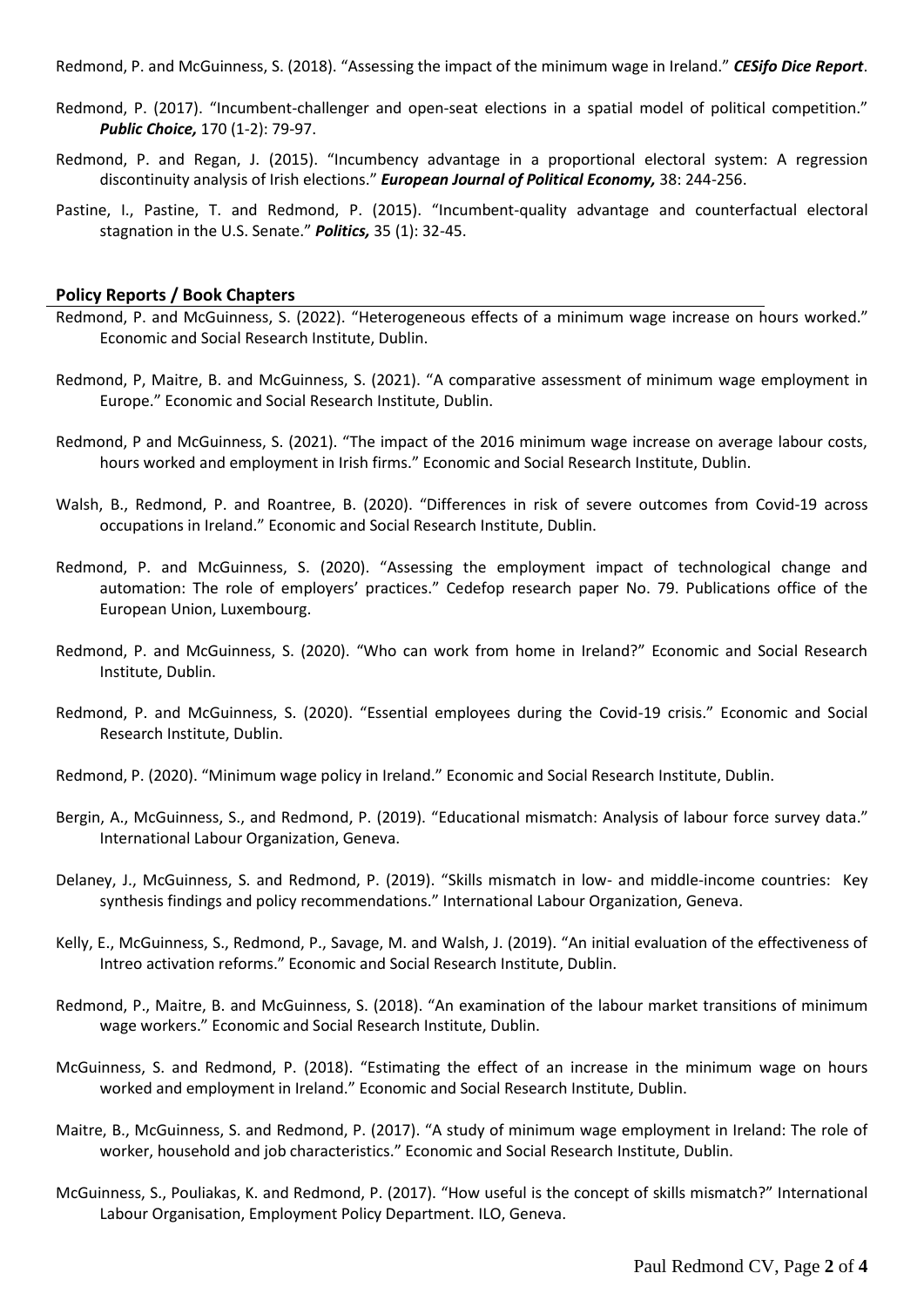Maitre, B., McGuinness, S. and Redmond, P. (2016). "A note on the national minimum wage." Published as Chapter 6 of *Recommendations for the National Minimum Wage 2016*, Low Pay Commission, Dublin, Ireland.

#### **Other Publications**

Redmond, P. and McGuinness, S. (2018). "Assessing the impact of the minimum wage in Ireland." *CESifo Dice Report*.

- Redmond, P. and Whelan, A. (2017). "Educational attainment and skill utilisation in the Irish labour market: An EU comparison." *Quarterly Economic Commentary Special Article*, Winter 2017.
- Redmond, P., McGuinness, S. and Kelly, E. (2017). "Did increasing the state pension age in Ireland affect the retirement rate of 65-year-olds?" *Quarterly Economic Commentary Special Article,* Autumn 2017.
- Redmond, P. (2015). "Spending on medication increases with age." *Irish Fiscal Policy Research Centre Discussion Paper*

Redmond, P. (2014). "Incumbency advantage." *Eolas Magazine.* May 2014 edition

Redmond, P. (2014). "Spending and quality in health." *Eolas Magazine*. January 2014 edition

- Redmond, P. (2013). "Average length of stay in Irish hospitals." *Irish Fiscal Policy Research Centre Discussion Paper*
- Redmond, P. (2013). "Dublin Bus: Funding and financial performance." *Irish Fiscal Policy Research Centre Discussion Paper*
- Redmond, P. (2012). "Expenditure and outputs in the Irish health system: A cross-country comparison." *Irish Fiscal Policy Research Centre Discussion Paper*

Redmond, P. (2012). "A survey of the Irish benefit system." *Irish Fiscal Policy Research Centre Discussion Paper*

#### **Referee For**

*The Economic Journal; Journal of Human Resources; European Journal of Political Economy; Public Choice; Social Science Research; Journal of Development Economics; Review of Economics of the Household; Journal of Labor Research; Employee Relations; Economic and Social Review; Journal of Population Ageing; Legislative Studies Quarterly; International Journal of Manpower; Empirical Economics; Electoral Studies; Education Economics; Social Sciences*

#### **Academic Awards**

Geary Prize in Economics for achieving first place in the MA Economics, Maynooth University (2010) Gold Medal for achieving first place in the BSc Business Studies, Dublin Institute of Technology (2006) Overall Gold Medal for academic excellence in the College of Business, Dublin Institute of Technology (2006)

#### **Conference and Seminar Presentations**

Public Choice Society Annual Conference 2022, Nashville, Tennessee Political Studies Association of Ireland Annual Conference, 2021, University College Dublin EALE SOLE AASLE World Conference 2020 (virtual conference) European Association of Labour Economists Conference 2019, Uppsala Irish Economics Association Annual Conference 2019, Cork Political Studies Association of Ireland Conference, 2018, Limerick NERI Annual Labour Market Conference 2018, NUI Galway Irish Economics Association Annual Conference 2018, Dublin Association of Italian Labour Economists Conference, Cosenza, September 2017 Economic and Social Research Institute, Seminar Series, February 2017